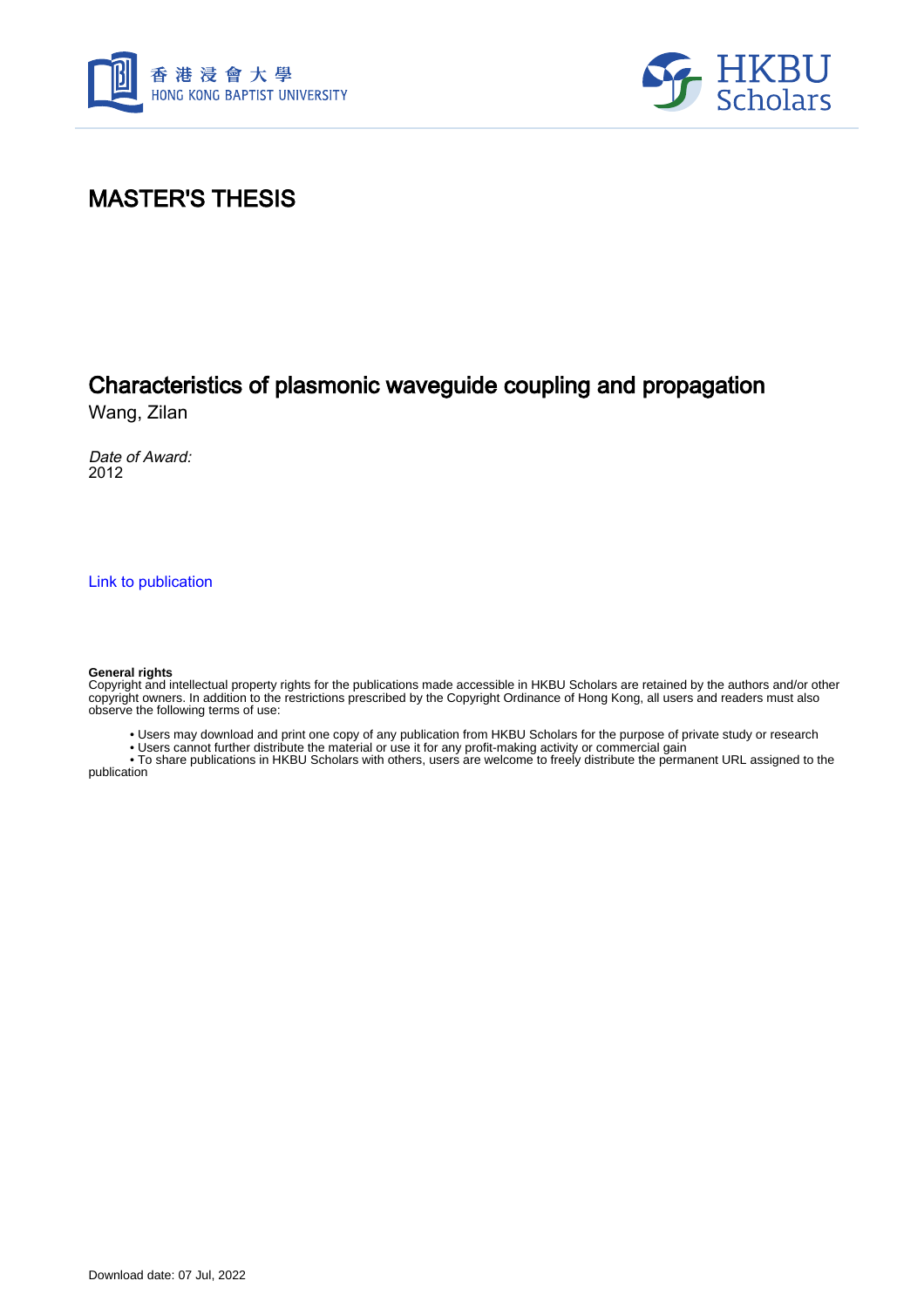# **Characteristics of Plasmonic Waveguide Coupling and Propagation**

**WANG Zilan**

A thesis submitted in partial fulfillment of the requirements

for the degree of

Master of Philosophy

## **Principal Supervisor: Prof. CHEAH Kok Wai**

Hong Kong Baptist University

December 2011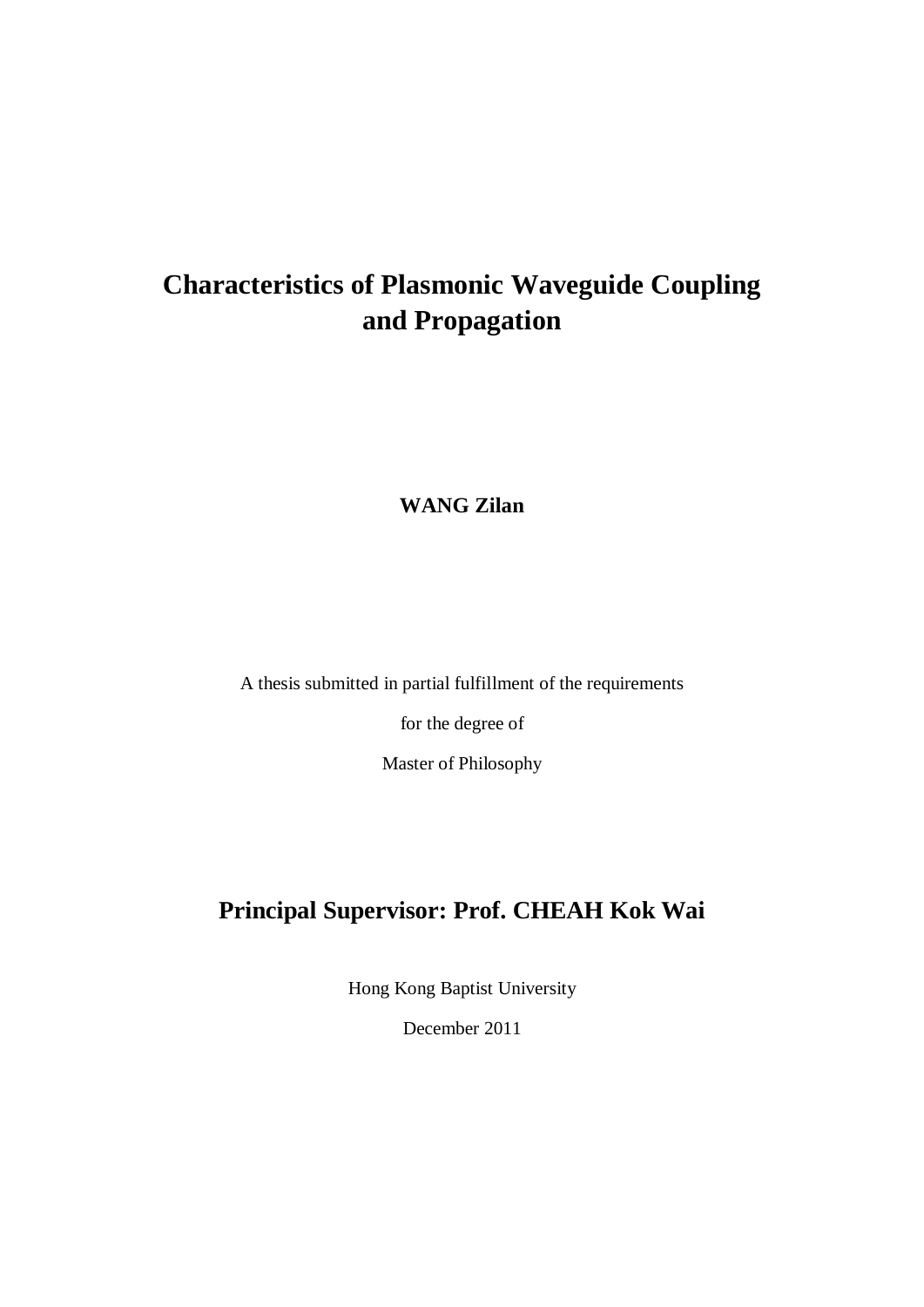#### **Abstract**

Surface plasmon polariton (SPP) offers the potential to produce novel devices for integrated optical circuit with promising characteristics of nano size chip dimension and faster operation speed comparing with traditional photonics and electrics devices.

The study and generation of SPP can be achieved via silver gratings. In this thesis, the design and parameters of the device, such as the grating period, the layers of the device are studied and optimized through theoretical calculations and simulations. We then fabricate the devices using electron beam lithography, and used for optical characterization methods, such as reflection, transmission spectroscopy and ellipsometry to study their optical properties. The experimental results are compared with theoretical predictions.

In addition, the propagation properties are investigated by a simple plasmonic device which contains silver gratings to achieve SPP incoupling, propagation and outcoupling. The propagation of SPP in dielectric medium has important application such as the dielectric loaded surface plasmon waveguide. Therefore, we studied the combination of grating coupled SPP and waveguide. The guided mode inside the dielectric layer which is sandwiched between metal and air can be selected by tuning the grating period. The guided modes are calculated by effective refractive index method. The fluorescent dye can act as the indicator of SPP propagating in the waveguide layer.

Finally, we propose a novel surface plasmon resonance sensor by combining the SPP components that have been studied. In future work, the performance of the device will be demonstrated and enhanced by experiments.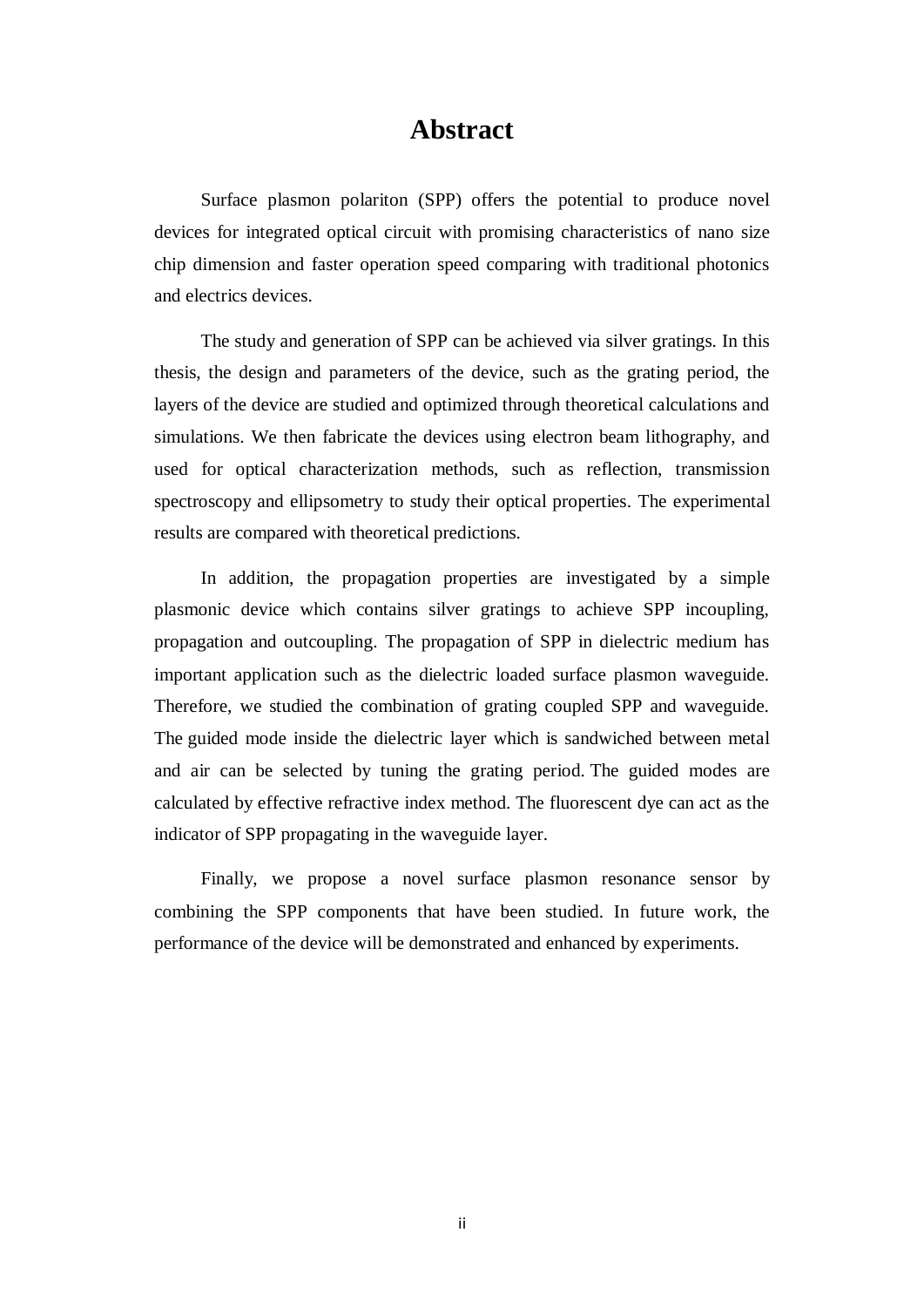# **Table of Contents**

| Declaration       | $\mathbf{1}$   |
|-------------------|----------------|
| Abstract          | $\ddot{\rm n}$ |
| Acknowledgements  | iii            |
| Table of Contents | iv             |
| List of Figures   | vii            |
| List of Tables    | xii            |

#### Chapter 1 Introduction and Literature Review

| 1.1 |                                           | Introduction on surface plasmon polariton              | $\mathbf{1}$   |
|-----|-------------------------------------------|--------------------------------------------------------|----------------|
| 1.2 | SPP observation using fluorescence method |                                                        | $\mathbf{1}$   |
| 1.3 | Extraordinary optical transmission        |                                                        | 2              |
| 1.4 | SPP coupling efficiency                   |                                                        | 3              |
| 1.5 | Dielectric loaded SPP Waveguide           |                                                        | $\overline{4}$ |
| 1.6 |                                           | Plasmonic sensor                                       | $\tau$         |
|     | 1.6.1                                     | Conventional SPR sensor: the Kretschmann configuration | $\tau$         |
|     | 1.6.2                                     | Grating coupled SPR sensor                             | 8              |
|     | 1.6.3                                     | Waveguide coupled SPR sensor                           | 8              |
| 1.7 |                                           | Outline of this thesis                                 | 9              |

## Chapter 2 Theoretical background and COMSOL simulation

| 2.1 |                           | Dispersion of SPP                                             | 10 |
|-----|---------------------------|---------------------------------------------------------------|----|
| 2.2 | SPP excitation by photons |                                                               | 13 |
| 2.3 |                           | Relation between grating period and incident light wavelength | 15 |
| 2.4 |                           | Important concepts in SPP                                     | 16 |
|     | 2.4.1                     | Propagation length of the SPP                                 | 16 |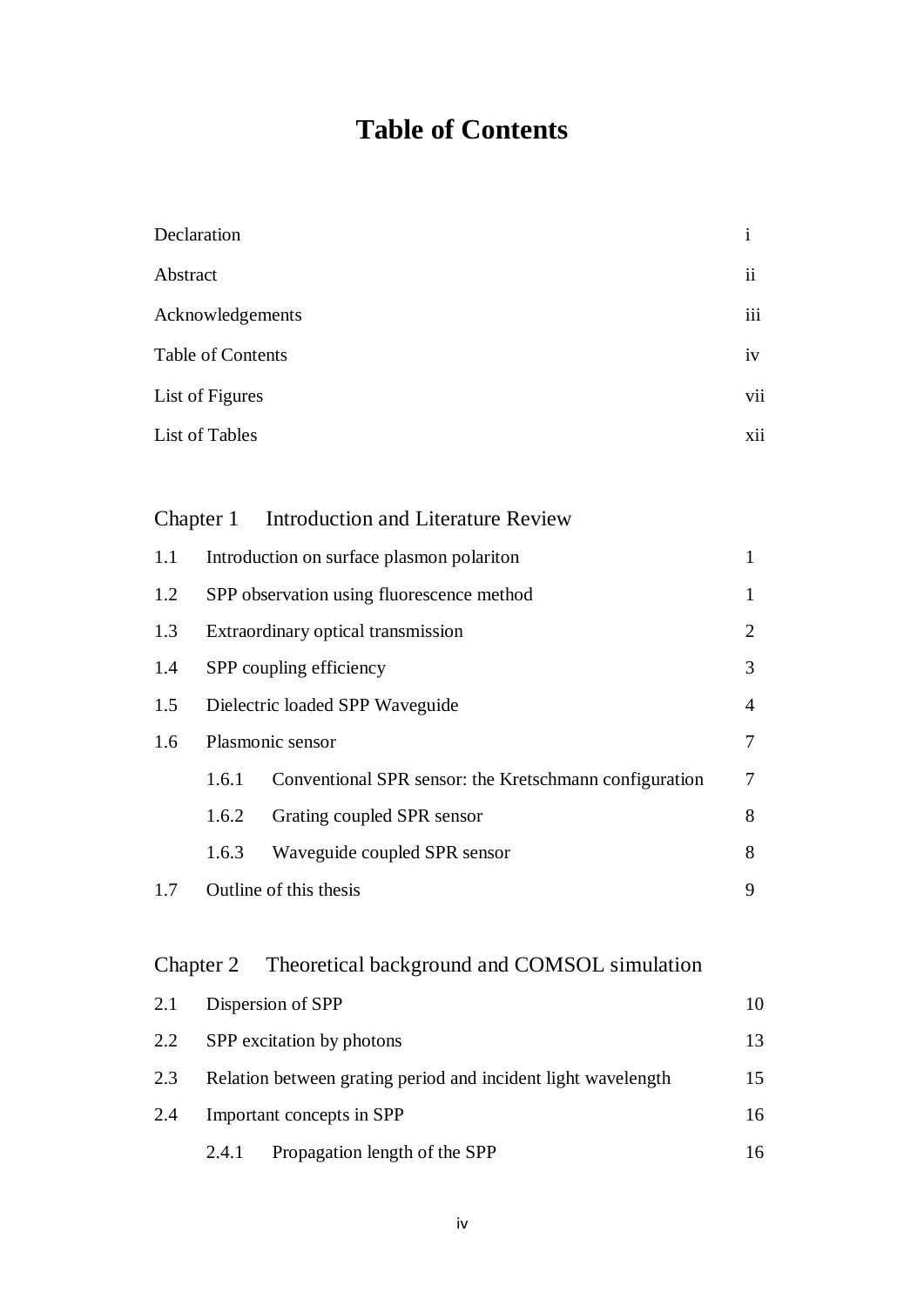|     | 2.4.2   | Skin depth of SPP field                              | 17 |
|-----|---------|------------------------------------------------------|----|
|     | 2.4.3   | Spectroscopic phenomena of SPP                       | 17 |
| 2.5 |         | Planar waveguide theory                              | 18 |
| 2.6 |         | Finite element method simulation of grating coupling | 19 |
|     | 2.6.1   | <b>COMSOL</b> simulation                             | 20 |
|     | 2.6.2   | Simulation of transmittance                          | 20 |
|     | 2.6.3   | SPP propagation                                      | 21 |
|     | 2.6.4   | SPP incoupling and outcoupling at Ag/PMMA interface  | 22 |
|     | 2.6.5   | Waveguide coupling simulation                        | 25 |
| 2.7 | Summary |                                                      | 29 |

## Chapter 3 Experiment preparation

| 3.1 | Fabrication              |                                                                 | 30 |
|-----|--------------------------|-----------------------------------------------------------------|----|
|     | 3.1.1                    | Thermal evaporation                                             | 30 |
|     | 3.1.2                    | Spin coating                                                    | 31 |
|     | 3.1.3                    | Electron beam lithography                                       | 32 |
|     | 3.1.4                    | Focused Ion Beam (FIB) patterning                               | 34 |
| 3.2 | Optical characterization |                                                                 |    |
|     | 3.2.1                    | Reflection and transmission spectrum                            | 34 |
|     | 3.2.2                    | Ellipsometry                                                    | 36 |
|     | 3.2.3                    | Microscopic observation of SPP propagation                      | 37 |
|     | 3.2.4                    | Fluorescence imaging                                            | 37 |
|     | 3.2.5                    | Waveguide propagation observation by<br>fluorescence<br>imaging | 38 |

# Chapter 4 Surface plasmon generation and manipulation

| 4.1 | Introduction and design                                                     | 40 |
|-----|-----------------------------------------------------------------------------|----|
| 4.2 | Spectroscopic demonstration of grating coupled SPP by normal 42<br>incident |    |
| 4.3 | The grating samples in ellipsometer system                                  | 45 |